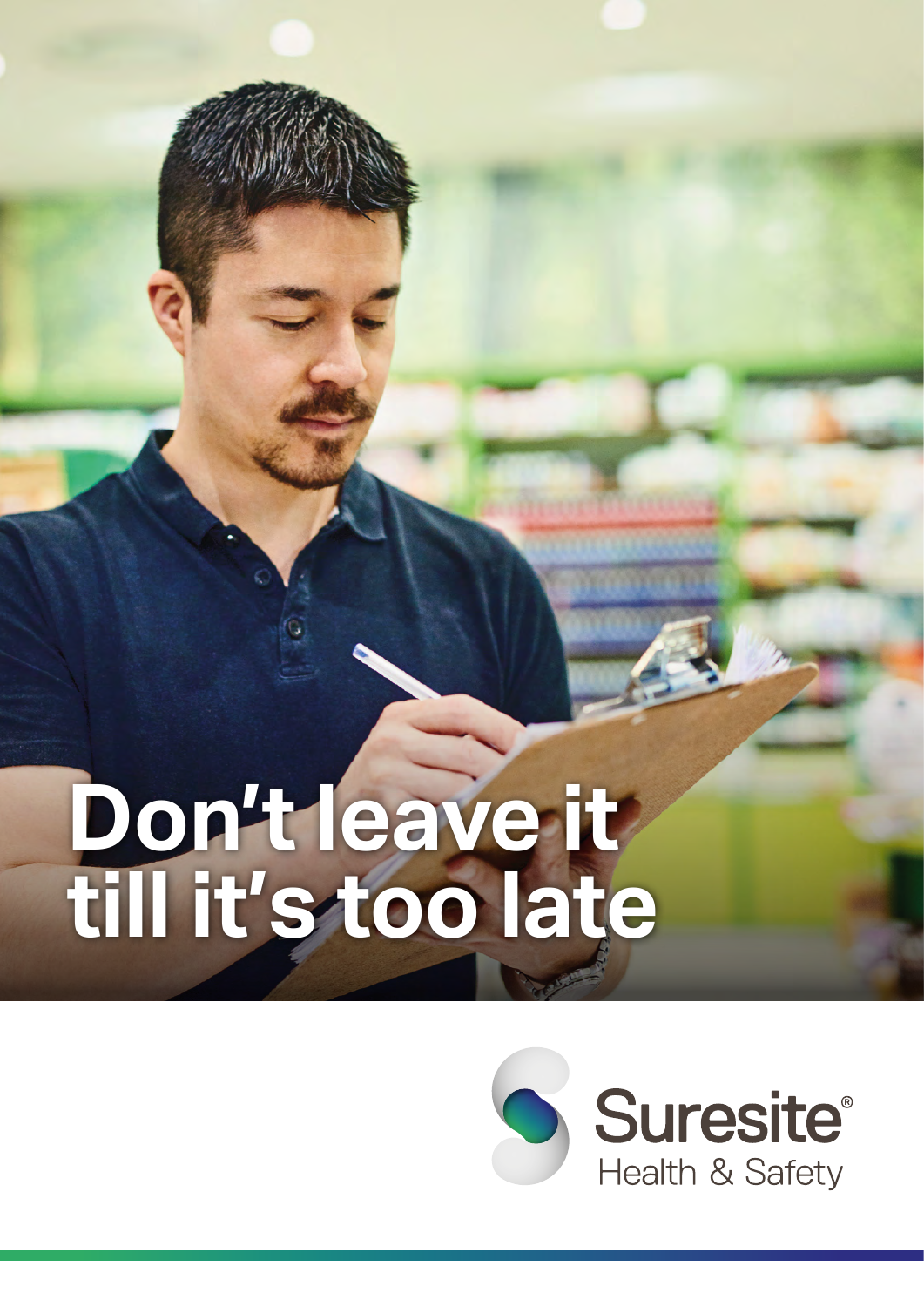## **Taking care of your health and safety**

Keeping your business, the environment and people safe is your top priority – and like most things, if done well, takes time and knowledge. Regarded as a leader in Health & Safety management, Suresite is ready to help you meet all of your obligations for a safer and happier business environment.

We believe in keeping things simple whilst offering outstanding customer service, acting like an extension of your own team and building strong relationships. Through collaboration and understanding of your business needs we ensure value, efficiency and peace-of-mind.

## **Safety first**

Whatever your business, from retail premises to petrol forecourt, from hospitality to professional services, you have a responsibility to operate safe and compliant premises. We have been carrying out Health & Safety risk assessments across the UK and Ireland for over 27 years, and we can take care of yours too:



**Flexible audits and assessments** – most assessments can be specifically adapted to suit the unique needs of your business.



**Full regulatory compliance** – let us help keep you and your business safe, avoiding fines and criminal offences.



**Improved customer experience** – people prefer to choose a business environment that feels safe and organised.



**Dedicated support** – you'll be assigned a dedicated assessor who will be your point of contact to offer ongoing guidance and support.



**Embed a safety-first culture** – we will discuss our report findings with you onsite to ensure a full understanding of any issues and actions required.



Suresite

**Save time** – we will quide you through the whole process and identify the areas for action, so you know exactly what to do.



**Affordable** – as an independent business we tailor our pricing to suit your business needs, ensuring we stay competitive.



**Premier service** – real person, UK based support with subject matter expertise in Health & Safety.



**Staff wellbeing** – our assessments include staff wellbeing, from lone working to violence and aggression in the workplace.